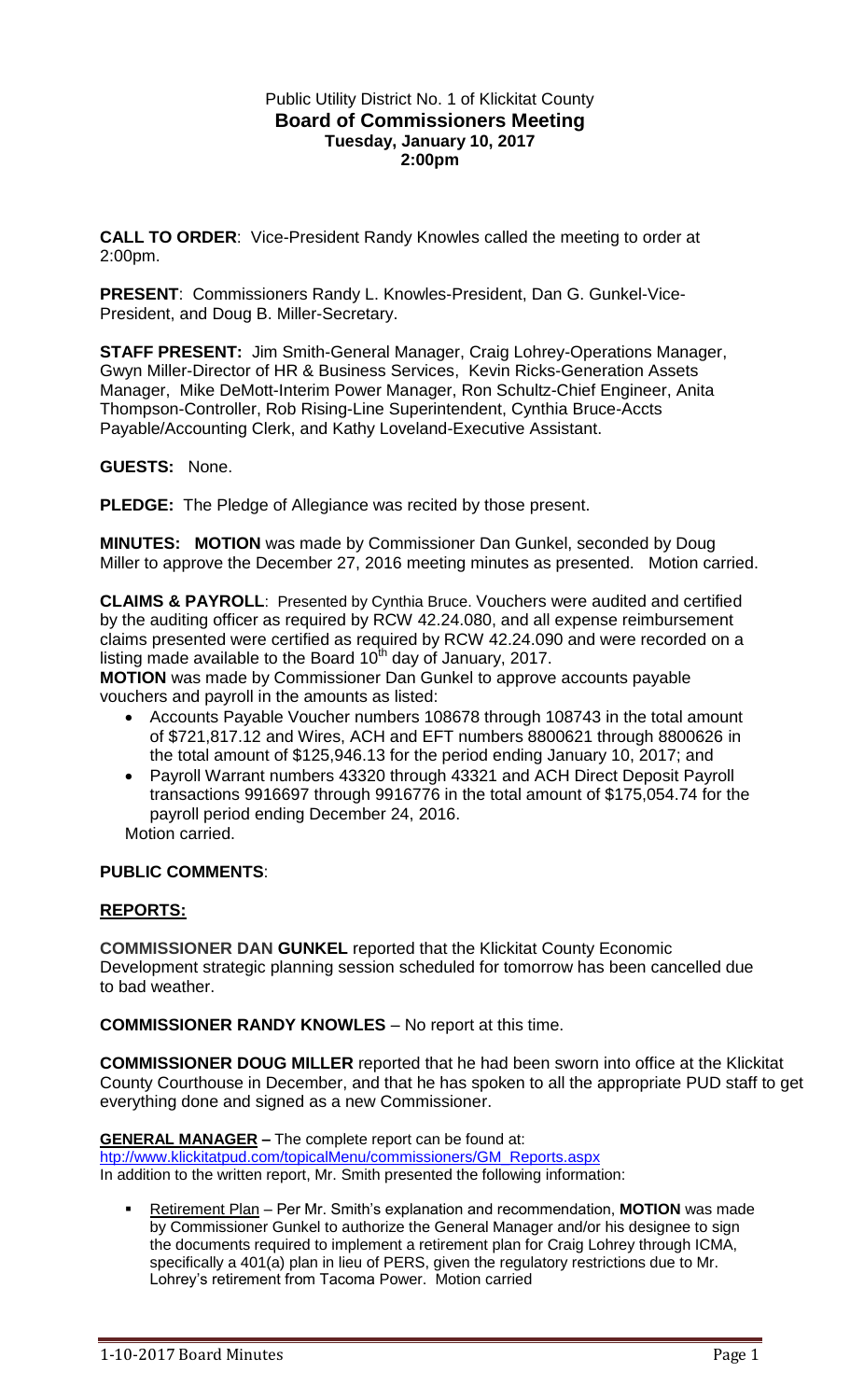- Municipal Bonds are under review again by legislature in D.C. with the congress considering the value of tax-exempt bonds. NWPPA has been working with other groups to lobby to preserve the current laws and reject the notion of reducing or eliminating the tax exemption for municipal bonds. Mr. Smith reported that he has submitted comments via NWPPA to support retaining tax exempt financing as necessary for improvement of public infrastructure.
- WA Legislative Priorities Mr. Smith provided the Commission with the Washington PUD Association's (WPUDA) official list of legislative priorities that they will use to guide their legislative activities during the 2017 session. The legislative regular session is slated to be from January 9, 2017 through April 23, 2017.
- Klickitat County Economic Development (EDA) EDA's draft strategic plan includes a section on clean energy technology. Clean energy technology is a recognized term used by the Department of Commerce that includes renewable electric generation infrastructure. They are currently looking to continue to position the County for expansion of wind projects and the potential John Day Pumped Storage project. They are looking to support our HW Hill Landfill Gas to Energy project. Mr. Smith has submitted language to the County to include our potential RNG efforts. Jim asked that EDA involve him when it comes to developing and reviewing action plans.
- Organization Memberships Mr. Smith reviewed the PUD's list of organizations that we are members of, and made recommendations for representation given Ron Ihrig's recent retirement and Doug Miller's election as District 2 Commissioner. The recommendations for appointments were accepted and the list will be revised with these updates and distributed to Commissioners at the next meeting.
- WPUDA Day on the Hill The Washington PUD Association has once again scheduled a "Day on Capitol Hill" for its PUD members on February 16, 2017. Commissioner Knowles will discuss the event further with Liz Anderson with WPUDA, and then make a decision on participation.

**GENERATION ASSETS** – Kevin Ricks presented the monthly H.W. Hill LFG report for December 2016, noting that the station output for December was 19.05 average MW (aMW), which was 2 aMW better than November, and we had a peak output of 23.7 MW during December. The theoretical maximum for the month was 19.09 aMW and we achieved a 99.98% reliability factor – almost a perfect reliability month. Commissioner Miller asked if the plant had received its new Air Operating Permit. Kevin noted that the application was deemed complete with no issues and as per Ecology rules we are operating off of the old permit at this time. The delay in the new permit is only a process issue at DOE. Kevin further reported that KPUD employee Jonah Humphreys has been in the well field every day for monitoring and optimizing the gas production. His diligent work is helping with the improved well field performance we are seeing. Commissioner Gunkel stated that our staff working on the gas collection system in the field re-enforces in his mind that the agreement with RDC is not working even though we are paying them an annual fee to optimize the fields; therefore something needs to change. It also appears that RDC has some cultural issues in their operations which they need to address. Commissioner Gunkel asked Kevin to put together a plan and timeline on when we thinks we can work out a resolution to this problem. Kevin stated that a joint engineering study has already been agreed to between KPUD and RDC and an engineer has been identified, which will provide further information that will help with Commissioner Gunkel's request.

 Kevin also presented a year-end 2016 H.W. Hill LFG report, noting that the average station output for the year was 16.69 aMW; reliability factor was 93.28%; and utilization factor for the year was 89.6%. Total production was 146,633 MW hours; down from last year. Kevin feels confident that 2017 will be a better year. He is meeting with Solar next week and keeping our options open for combustion turbine overhauls, if required.

 An update on the RNG project was provided by Kevin Ricks and Mike DeMott, noting that they will be moving forward on a parallel path with contracts and financing.

# **AGENDA ITEMS:**

A. ELECTION OF OFFICERS – Commissioner Knowles welcomed Doug Miller as a new Commissioner on the KPUD Board. **MOTION** was made by Commissioner Dan Gunkel to nominate Randy Knowles for President, Dan Gunkel for Vice-President, and Doug Miller (newly elected commissioner) as Secretary, which follows the normal operating parameters of the board. The motion was seconded by Commissioner Miller. Motion carried.